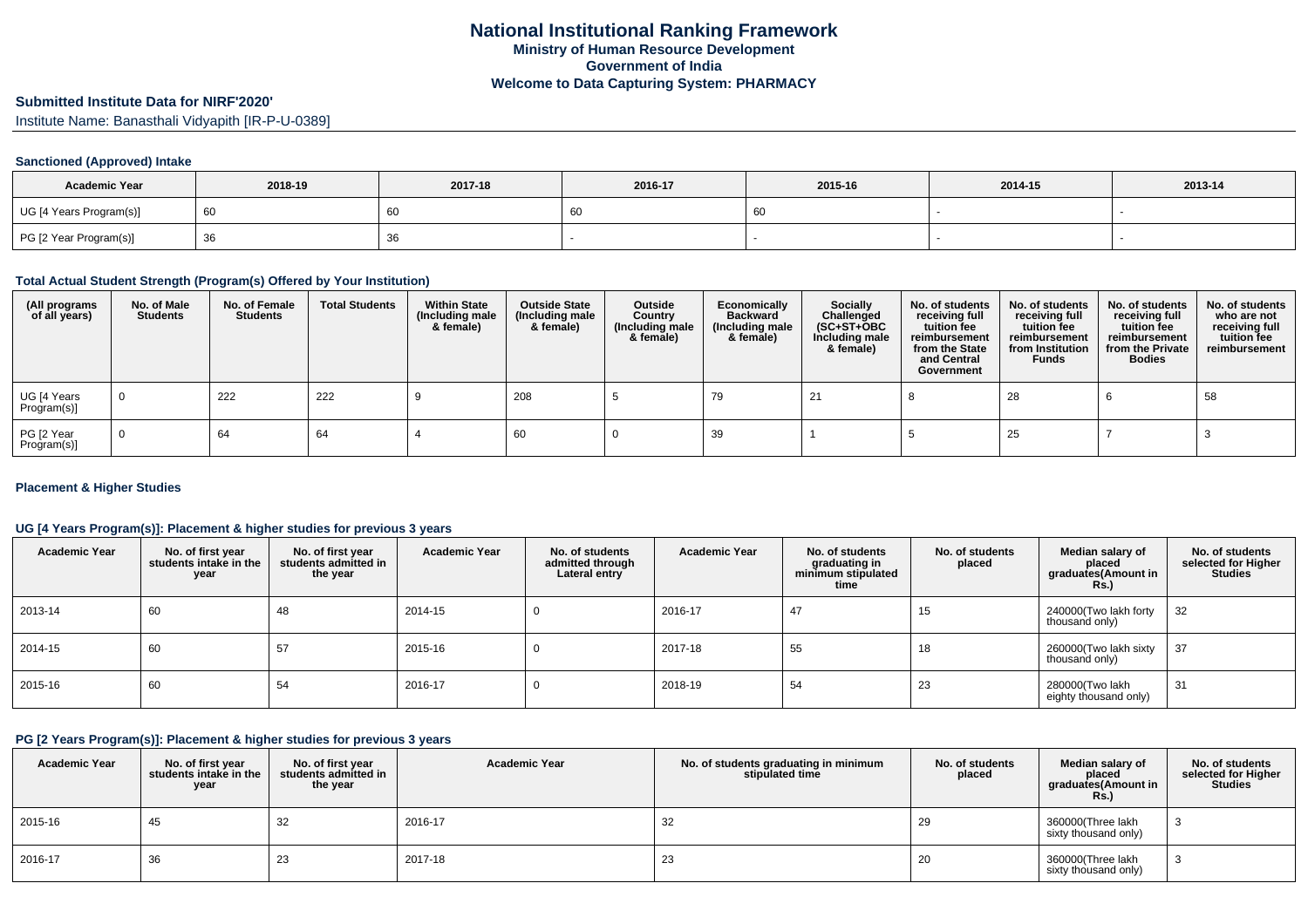| 2017-18 |  | 2018-19 |  | 360000(Three lakh<br>sixty thousand only) |  |
|---------|--|---------|--|-------------------------------------------|--|
|         |  |         |  |                                           |  |

# **Ph.D Student Details**

| Ph.D (Student pursuing doctoral program till 2017-18; Students admitted in the academic year 2018-19 should not be entered here.) |         |                       |         |  |  |
|-----------------------------------------------------------------------------------------------------------------------------------|---------|-----------------------|---------|--|--|
|                                                                                                                                   |         | <b>Total Students</b> |         |  |  |
| Full Time                                                                                                                         |         | 31                    |         |  |  |
| Part Time                                                                                                                         |         |                       |         |  |  |
| No. of Ph.D students graduated (including Integrated Ph.D)                                                                        |         |                       |         |  |  |
|                                                                                                                                   | 2018-19 | 2017-18               | 2016-17 |  |  |
| Full Time                                                                                                                         | 23      |                       | 14      |  |  |
| Part Time                                                                                                                         |         |                       |         |  |  |

# **Financial Resources: Utilised Amount for the Capital expenditure for previous 3 years**

| <b>Academic Year</b>                                                                                 | 2018-19                                                                         | 2017-18                                                                           | 2016-17                                                                           |  |  |  |  |
|------------------------------------------------------------------------------------------------------|---------------------------------------------------------------------------------|-----------------------------------------------------------------------------------|-----------------------------------------------------------------------------------|--|--|--|--|
|                                                                                                      | <b>Utilised Amount</b>                                                          | <b>Utilised Amount</b>                                                            | <b>Utilised Amount</b>                                                            |  |  |  |  |
| Annual Capital Expenditure on Academic Activities and Resources (excluding expenditure on buildings) |                                                                                 |                                                                                   |                                                                                   |  |  |  |  |
| Library                                                                                              | 4586025 (Forty five lakh eighty six thousand twenty five only)                  | 2991727 (Twenty nine lakh ninety one thousand seven<br>hundred twenty seven only) | 2315160 (Twenty three lakh fifteen thousand one hundred sixty<br>only)            |  |  |  |  |
| New Equipment for Laboratories                                                                       | 7143157 (Seventy one lakh forty three thousand one hundred<br>fifty seven only) | 7802568 (Seventy eight lakh two thousand five hundred sicty<br>eight only)        | 9768468 (Ninety seven lakh sixty eight thousand four hundred<br>sixty eight only) |  |  |  |  |
| Other expenditure on creation of Capital Assets (excluding<br>expenditure on Land and Building)      | 3329000 (Thirty three lakh twenty nine thousandonly)                            | 2968160 (Twenty nine lakh sixty eight thousand one hundred<br>sixty only)         | 3951000 (Thirty nine lakh fifty one thousand only)                                |  |  |  |  |

# **Financial Resources: Utilised Amount for the Operational expenditure for previous 3 years**

| <b>Academic Year</b>                                                                                                                                                                            | 2018-19                                                                         | 2017-18                                                                               | 2016-17                                                                                       |  |  |  |  |
|-------------------------------------------------------------------------------------------------------------------------------------------------------------------------------------------------|---------------------------------------------------------------------------------|---------------------------------------------------------------------------------------|-----------------------------------------------------------------------------------------------|--|--|--|--|
|                                                                                                                                                                                                 | <b>Utilised Amount</b>                                                          | <b>Utilised Amount</b>                                                                | <b>Utilised Amount</b>                                                                        |  |  |  |  |
| <b>Annual Operational Expenditure</b>                                                                                                                                                           |                                                                                 |                                                                                       |                                                                                               |  |  |  |  |
| Salaries (Teaching and Non Teaching staff)                                                                                                                                                      | 34054047 (Three crore forty lakh fifty four thousand forty seven<br>only)       | 28225965 (Two crore eighty lakh twenty five thousand nine<br>hundred sixty five only) | 27861893 (Two crore seventy eight lakh sixty one thousand<br>eight hundred ninety three only) |  |  |  |  |
| Maintenance of Academic Infrastructure or consumables and<br>other running expenditures (excluding maintenance of hostels<br>and allied services, rent of the building, depreciation cost, etc) | 9148175 (Ninety one lakh forty eight thousand one hundred<br>seventy five only) | 7661893 (Seventy six lakh sixty one thousand eight hundred<br>ninety three only)      | 7247133 (Seventy two lakh forty seven thousand one hundred<br>thirty three only)              |  |  |  |  |
| Seminars/Conferences/Workshops                                                                                                                                                                  | 1291424 (Twelve lakh ninety one thousand four hundred<br>twenty four only)      | 1747793 (Seventeen lakh forty seven thousand seven hundred<br>ninety three only)      | 2192923 (Twenty one lakh ninety two thousand nine hundred<br>twenty three only)               |  |  |  |  |

**IPR**

| Calendar year            | 2018 | 2017 | 2016 |
|--------------------------|------|------|------|
| No. of Patents Published |      |      |      |
| No. of Patents Granted   |      |      |      |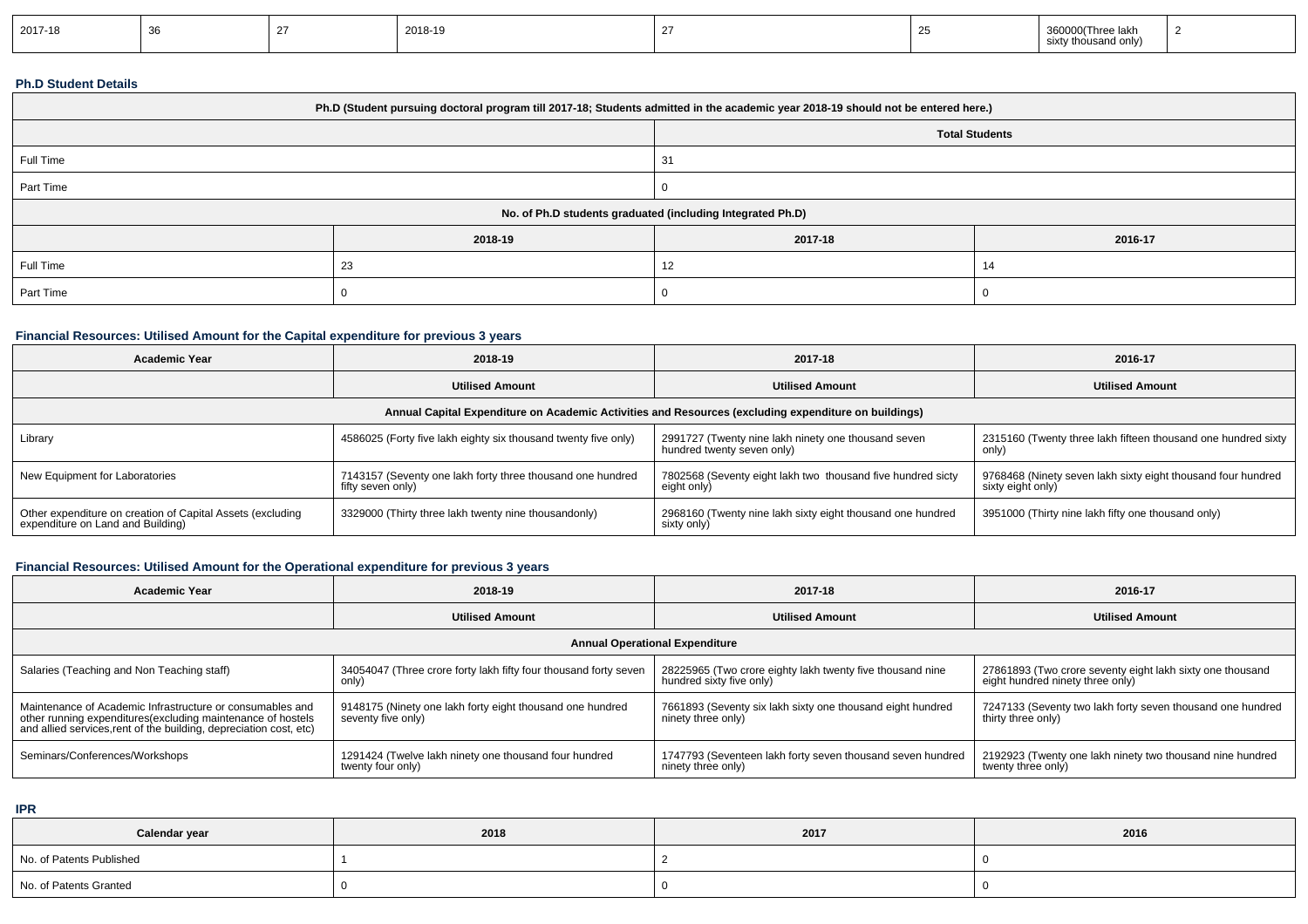## **Sponsored Research Details**

| <b>Financial Year</b>                    | 2018-19                                                                                    | 2017-18                                                                       | 2016-17                                              |
|------------------------------------------|--------------------------------------------------------------------------------------------|-------------------------------------------------------------------------------|------------------------------------------------------|
| Total no. of Sponsored Projects          |                                                                                            |                                                                               |                                                      |
| Total no. of Funding Agencies            |                                                                                            |                                                                               |                                                      |
| Total Amount Received (Amount in Rupees) | 18167890                                                                                   | 17302593                                                                      | 27102029                                             |
| Amount Received in Words                 | <sup>1</sup> One Crore Eighty One Lakh Sixty Seven Thousand Eight<br><b>Hundred Ninety</b> | One crore seventy three lakh two thousand five hundred ninety  <br>three only | Two crore seventy one lakh thousand twenty nine only |

# **Consultancy Project Details**

| <b>Financial Year</b>                    | 2018-19                             | 2017-18             | 2016-17              |
|------------------------------------------|-------------------------------------|---------------------|----------------------|
| Total no. of Consultancy Projects        |                                     |                     |                      |
| Total no. of Client Organizations        |                                     |                     |                      |
| Total Amount Received (Amount in Rupees) | 638000                              | 1700000             | 2200000              |
| Amount Received in Words                 | Six lakh thirty eight thousand only | Seventeen lakh only | Twenty two lakh only |

# **PCS Facilities: Facilities of physically challenged students**

| 1. Do your institution buildings have Lifts/Ramps?                                                                                                        | Yes, more than 80% of the buildings |
|-----------------------------------------------------------------------------------------------------------------------------------------------------------|-------------------------------------|
| 2. Do your institution have provision for walking aids, includingwheelchairs and transportation from one building to another for<br>handicapped students? | Yes                                 |
| 3. Do your institution buildings have specially designed toilets for handicapped students?                                                                | Yes, more than 80% of the buildings |

#### **Awards Details**

| 1. How many faculty member of your institution have received highly reputed national/international awards/recognition from central<br>government agencies in the previous academic year 2018-19 |                        |                                                                  |                                                                                                                |                                                                                                                                                             | 9                                        |                            |                            |                               |                              |  |
|-------------------------------------------------------------------------------------------------------------------------------------------------------------------------------------------------|------------------------|------------------------------------------------------------------|----------------------------------------------------------------------------------------------------------------|-------------------------------------------------------------------------------------------------------------------------------------------------------------|------------------------------------------|----------------------------|----------------------------|-------------------------------|------------------------------|--|
| <b>Srno</b>                                                                                                                                                                                     | Name of the Faculty    | Name of the Award                                                | Name of the Central<br>government<br>agency/international<br>agencies from where<br>award has been<br>received | Address of the<br>Agency giving award                                                                                                                       | <b>Contact Email ID of</b><br>the Agency | Year of receiving<br>award | Email ID of the<br>faculty | Contact no. of the<br>faculty | Is it<br>Fellowship?(Yes/No) |  |
|                                                                                                                                                                                                 | <b>Ashutosh Pareek</b> | <b>Young Scientist</b><br><b>International Travel</b><br>support | Indian Council of<br>Medical Research                                                                          | Sandhya Diwakar,<br>Consultant (Former<br>Scientist-F), Indian<br><b>Council of Medical</b><br>Research (ICMR),<br>Ansari Nagar, New<br>Delhi-110029 India. | icmrhqds@sansad.nic.i                    | 2018                       | ashu83aadi@gmail.co<br>m   | 9829176631                    | No                           |  |
|                                                                                                                                                                                                 | Rakesh Yadav           | Sandia Lab grant                                                 | Sandia National<br>Laboratories                                                                                | Sandia National<br>Laboratories, New<br>Mexico P.O. Box 5800<br>Albuquerque, NM<br>87185                                                                    | cvwilli@sandia.gov                       | 2019                       | rakesh_pu@yahoo.co.i       | 9694891228                    | Yes                          |  |
|                                                                                                                                                                                                 | Sumitra Nain           | <b>Hundred Most</b><br>Impactful Healthcare<br>Leader Award      | World Health and<br><b>Wellness Congress</b><br>and Award                                                      | World Health and<br><b>Wellness Congress</b><br>and Award, Mumbai                                                                                           | secretariat@worldhealt<br>hcongress.com  | 2019                       | nainsumitra@gmail.co<br>m  | 7665555900                    | No                           |  |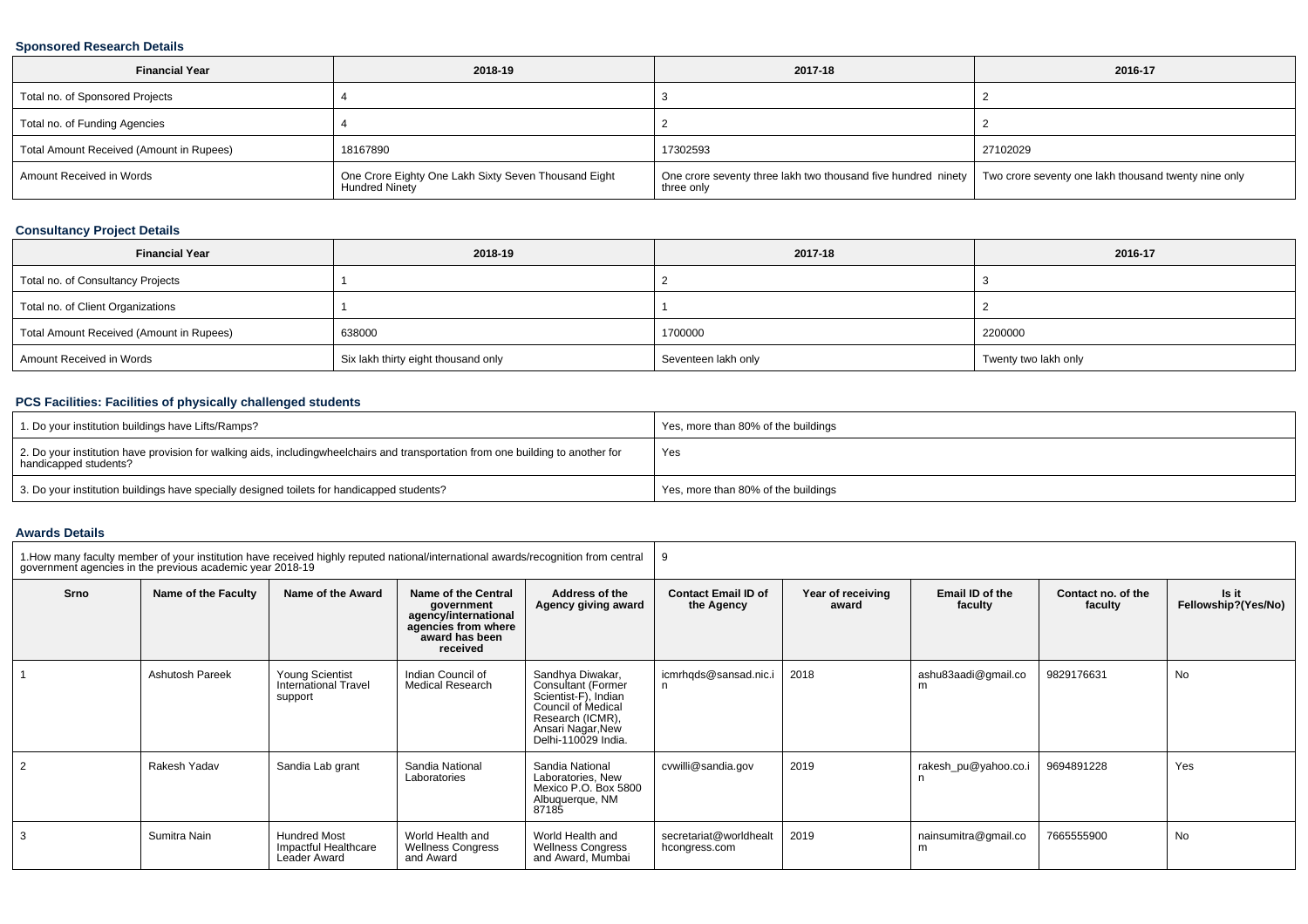| $\overline{4}$ | Divya Yadav                                                                                                  | Sandia Lab grant              | Sandia National<br>Laboratories        | Sandia National<br>Laboratories, New<br>Mexico P.O. Box 5800<br>Albuquerque, NM<br>87185                  | cvwilli@sandia.gov                                                          | 2019                                          | divyavirgo2002@gmail<br>.com      | 9887204856                  | Yes                           |
|----------------|--------------------------------------------------------------------------------------------------------------|-------------------------------|----------------------------------------|-----------------------------------------------------------------------------------------------------------|-----------------------------------------------------------------------------|-----------------------------------------------|-----------------------------------|-----------------------------|-------------------------------|
| 5              | Sarvesh Paliwal                                                                                              | <b>Resource Person</b>        | <b>InnoPharm</b>                       | VNS Group of Institute,<br>Bhopal                                                                         | innopharm3@gmail.co                                                         | 2018                                          | paliwalsarvesh@yahoo<br>.com      | 9587817663                  | No                            |
| 6              | Swapnil SHarma                                                                                               | Certificate of<br>Recognition | Allied academeis                       | Allied Academies 47<br>Churchfield Road<br>London, W3 6AY<br>United Kingdom                               | contact@alliedacademi<br>es.com                                             | 2019                                          | skspharmacology@gm<br>ail.com     | 9602211099                  | No                            |
| $\overline{7}$ | Saraswati Patel                                                                                              | E Poster                      | Allied academeis                       | Allied Academies 47<br>Churchfield Road<br>London, W3 6AY<br>United Kingdom                               | contact@alliedacademi<br>es.com                                             | 2019                                          | saraswatipatel27392@<br>qmail.com | 9119388012                  | No                            |
| 8              | Ritika Gururani                                                                                              | E Poster                      | Allied academeis                       | Allied Academies 47<br>Churchfield Road<br>London. W3 6AY<br>United Kingdom                               | contact@alliedacademi<br>es.com                                             | 2019                                          | gururaniritika@gmail.c<br>om      | 7830186674                  | No                            |
| 9              | Kanika Verma                                                                                                 | E Poster                      | Allied academeis                       | Allied Academies 47<br>Churchfield Road<br>London, W3 6AY<br>United Kingdom                               | contact@alliedacademi<br>es.com                                             | 2019                                          | kanikaverma2704@gm<br>ail.com     | 9910409829                  | No                            |
|                |                                                                                                              |                               |                                        |                                                                                                           |                                                                             |                                               |                                   |                             |                               |
|                | 2. How many students of your institution have won international awards in the previous academic year 2018-19 |                               |                                        |                                                                                                           | $\overline{\mathbf{4}}$                                                     |                                               |                                   |                             |                               |
| Srno           | Name of the<br>Student/Name of the<br>Team                                                                   | <b>Enrolment Number</b>       | Name of the Award                      | Name of International<br><b>Institution/Organisati</b><br>on from where the<br>award has been<br>received | Address of the<br>Agency giving award                                       | <b>Contact Email ID of</b><br>the Agency      | Year of receiving<br>award        | Email ID of the<br>faculty  | Contact no. of the<br>faculty |
| $\overline{1}$ | Mahima Jain                                                                                                  | 2015/709                      | Baden Wuerttemberg<br>Fellowship Award | University of Education<br>Weingargen Germany                                                             | International Office,<br>University of<br>Education,<br>Weingarten, Germany | international-<br>office@hs-<br>weingarten.de | 2018                              | mahi.01mj@gmail.com         | 9719071712                    |
| $\overline{2}$ | Divya Sharma                                                                                                 | PHPHB15099                    | E Poster                               | Allied academeis                                                                                          | Allied Academies 47<br>Churchfield Road<br>London, W3 6AY<br>United Kingdom | contact@alliedacademi<br>es.com               | 2019                              | divyashrm094@gmail.<br>com  | 8003178084                    |
| 3              | Smita Jain                                                                                                   | PGPHB18140                    | E poster                               | Allied academeis                                                                                          | Allied Academies 47<br>Churchfield Road<br>London, W3 6AY<br>United Kingdom | contact@alliedacademi<br>es.com               | 2019                              | smitajain1994@gmail.c<br>om | 9950554592                    |

#### **Accreditation**

## **NBA Accreditation**

| * institute have a valid NBA Accreditation?<br>I Does vour | NO. |
|------------------------------------------------------------|-----|
|------------------------------------------------------------|-----|

## **Village Adoption**

| Have your institute adopted any village under Unnat Bharat Scheme? | <b>YES</b> |
|--------------------------------------------------------------------|------------|
|--------------------------------------------------------------------|------------|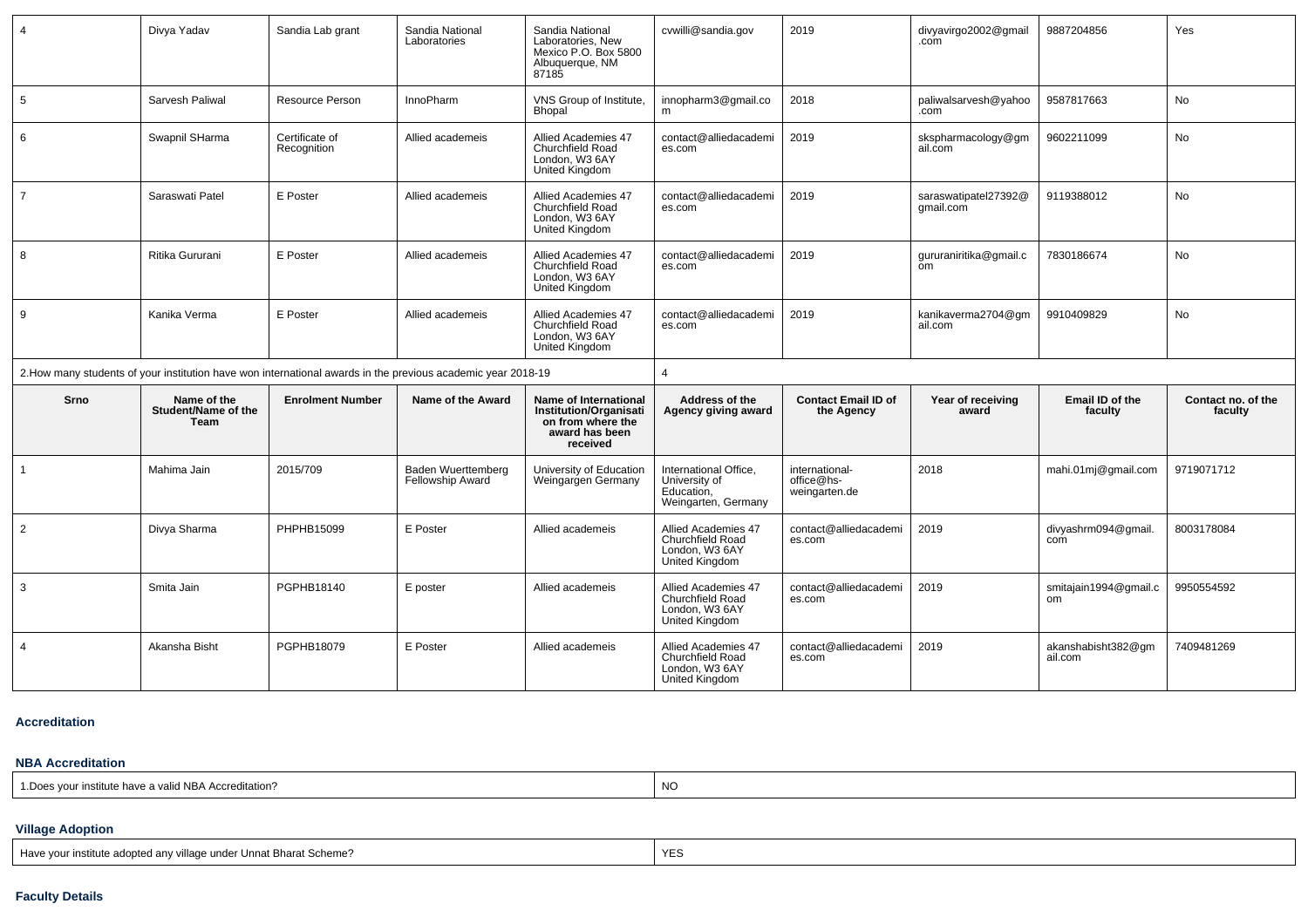| Srno           | Name                     | Age | Designation            | Gender | Qualification         | Experience (In<br>Months) | <b>Is Associated</b><br><b>Last Year</b> | <b>Currently</b><br>working with<br>institution? | <b>Joining Date</b> | <b>Leaving Date</b>      | <b>Association type</b> |
|----------------|--------------------------|-----|------------------------|--------|-----------------------|---------------------------|------------------------------------------|--------------------------------------------------|---------------------|--------------------------|-------------------------|
|                | Sarvesh Kumar<br>Paliwal | 46  | Professor              | Male   | Ph.D                  | 252                       | Yes                                      | Yes                                              | 04-07-2004          | $\overline{\phantom{a}}$ | Regular                 |
| $\overline{c}$ | Manu Sharma              | 38  | Associate<br>Professor | Female | Ph.D                  | 182                       | Yes                                      | Yes                                              | 06-07-2005          | $\ddotsc$                | Regular                 |
| 3              | Sumitra Nain             | 38  | Associate<br>Professor | Female | Ph.D                  | 170                       | Yes                                      | Yes                                              | 06-07-2005          | $\sim$                   | Regular                 |
| 4              | Sachdev Yadav            | 42  | Assistant<br>Professor | Male   | Ph.D                  | 194                       | Yes                                      | Yes                                              | 07-07-2010          | $\sim$                   | Regular                 |
| 5              | Rajani Chauhan           | 38  | Associate<br>Professor | Female | Ph.D                  | 158                       | Yes                                      | Yes                                              | 26-07-2006          | $\ddotsc$                | Regular                 |
| 6              | Swapnil Sharma           | 40  | Associate<br>Professor | Male   | Ph.D                  | 156                       | Yes                                      | Yes                                              | 13-08-2008          | $\ddotsc$                | Regular                 |
| $\overline{7}$ | Divya Yadav              | 35  | Assistant<br>Professor | Female | Ph.D                  | 146                       | Yes                                      | Yes                                              | 23-09-2007          | ц,                       | Regular                 |
| 8              | Yashumati Ratan          | 34  | Assistant<br>Professor | Female | Ph.D                  | 146                       | Yes                                      | Yes                                              | 01-09-2007          | $\ddotsc$                | Regular                 |
| 9              | Ashutosh Pareek          | 35  | Associate<br>Professor | Male   | Ph.D                  | 132                       | Yes                                      | Yes                                              | 24-06-2010          | $\ddotsc$                | Regular                 |
| 10             | Sharda<br>Sambhakar      | 38  | Assistant<br>Professor | Female | Ph.D                  | 171                       | Yes                                      | Yes                                              | 27-06-2009          | ц,                       | Regular                 |
| 11             | Rakesh Yadav             | 35  | Associate<br>Professor | Male   | Ph.D                  | 171                       | Yes                                      | Yes                                              | 06-02-2012          | $\ddotsc$                | Regular                 |
| 12             | Vivek Dave               | 35  | Assistant<br>Professor | Male   | Ph.D                  | 133                       | Yes                                      | Yes                                              | 22-02-2012          | $\sim$                   | Regular                 |
| 13             | Samriti Faujdar          | 36  | Assistant<br>Professor | Female | Ph.D                  | 109                       | Yes                                      | Yes                                              | 25-07-2010          | $\sim$                   | Regular                 |
| 14             | Pankaj Kumar Jain        | 37  | Assistant<br>Professor | Male   | Ph.D                  | 112                       | Yes                                      | Yes                                              | 25-07-2010          | $\overline{\phantom{a}}$ | Regular                 |
| 15             | Bhawna Sati              | 38  | Assistant<br>Professor | Female | Ph.D                  | 150                       | Yes                                      | Yes                                              | 06-07-2012          | $\sim$                   | Regular                 |
| 16             | Monika Maan              | 28  | Lecturer               | Female | Ph.D                  | 67                        | Yes                                      | Yes                                              | 03-02-2016          | $\sim$                   | Regular                 |
| 17             | Suman Sharma             | 27  | Lecturer               | Female | Ph.D                  | 67                        | Yes                                      | Yes                                              | 06-02-2016          | $\overline{\phantom{a}}$ | Regular                 |
| 18             | Monika Chauhan           | 29  | Lecturer               | Female | Master of<br>Pharmacy | 67                        | Yes                                      | Yes                                              | 06-02-2016          | $\overline{\phantom{a}}$ | Regular                 |
| 19             | Easha Pandey             | 27  | Lecturer               | Female | Master of<br>Pharmacy | 50                        | Yes                                      | Yes                                              | 10-02-2016          | $\overline{\phantom{a}}$ | Regular                 |
| 20             | Reetika Rawat            | 28  | Lecturer               | Female | Master of<br>Pharmacy | 43                        | Yes                                      | Yes                                              | 20-02-2016          | $\overline{\phantom{a}}$ | Regular                 |
| 21             | Aaushi Pareek            | 26  | Lecturer               | Female | Master of<br>Pharmacy | 36                        | Yes                                      | Yes                                              | 24-04-2017          | $\overline{\phantom{a}}$ | Regular                 |
| 22             | Seema Sharma             | 45  | Associate<br>Professor | Female | Ph.D                  | 265                       | Yes                                      | Yes                                              | 07-07-1997          | $\ddot{\phantom{1}}$     | Regular                 |
| 23             | Veena Sharma             | 52  | Professor              | Female | Ph.D                  | 372                       | Yes                                      | Yes                                              | 10-07-1992          | $\overline{\phantom{a}}$ | Regular                 |